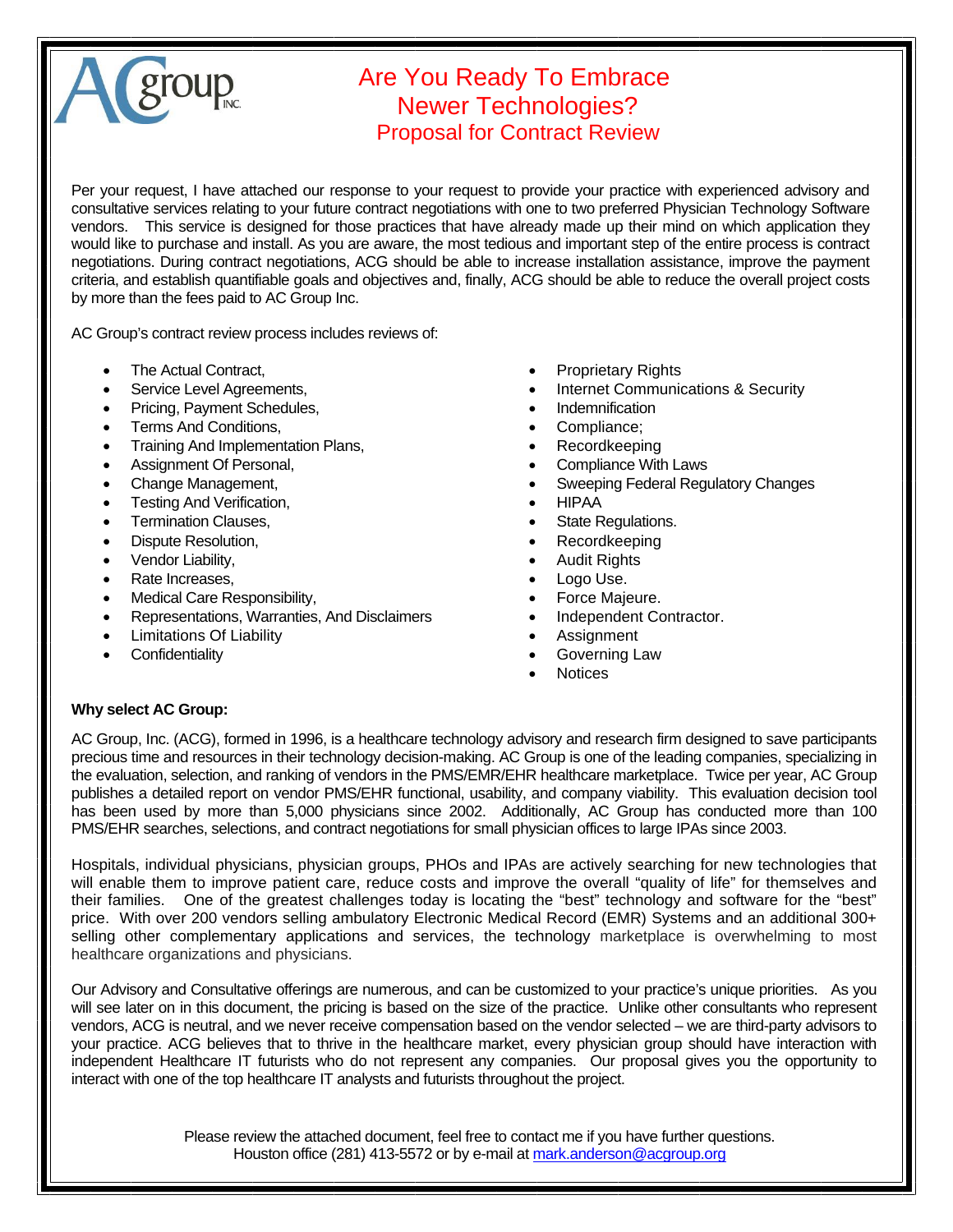

# Are You Ready To Embrace Newer Technologies? Proposal for Contract Review

We offer clients the advantage of the finest industry research available anywhere, as well as a resource equally valuable -the collective hindsight of hundreds of companies whose IT experiences we have monitored and analyzed in detail. AC Group can increase the effectiveness of your healthcare IT programs by providing recommendations for improving your organization's ability to address industry trends, market drivers, and new competitive threats. ACG is qualified to deliver these services based on:

- o Our knowledge of the healthcare IT marketplace, which enables us to accurately analyze that market, taking the competitive landscape and industry drivers into consideration.
- o Our understanding of user buying dynamics, via our ongoing syndicated research services with provider, payer, and vendor organizations. ACG leverages existing research and opinions formulated through extensive user interaction to provide timely analysis and real-world experiences.
- o Our use of acknowledged healthcare IT industry experts gives us credibility in presenting our findings and recommendations to your senior management.
- o ACG's experienced staff has been working with and in Provider and Payer organizations for 30+ years. We are not just researchers, we are former executive members of multi IDNs, Physician Groups, and Payer organizations and, thus, our staff represents the peers that you would be working with.
- o Combined with our experience performing IT strategy engagements, ACG is well positioned and excited about assisting your organization on this initiative.

| <b>Pricing</b>       |              |             |             |             |             |
|----------------------|--------------|-------------|-------------|-------------|-------------|
| <b>Practice Size</b> | 1 Physicians | 2 Providers | 3 Providers | 4 Providers | 5 providers |
| Costs                | \$500.00     | \$900.00    | \$1,250     | \$1,550     | \$1,800     |

### **Payment Schedule**

A down payment of 50% required along with the signed agreement by the agreed upon effective date. The remaining balance will be billed at the end of the project. **Checks are to be made payable to AC Group, Inc.** If there are any questions concerning this agreement please contact AC Group at: (281) 413-5572 or by mail at:

118 Lyndsey Drive Montgomery, TX 77316

AC Group, Inc. **AC Group, Inc. 1999** AC Group, Inc. Tax ID #: 61-1313700

 Please review the attached document, feel free to contact me if you have further questions. Houston office (281) 413-5572 or by e-mail at mark.anderson@acgroup.org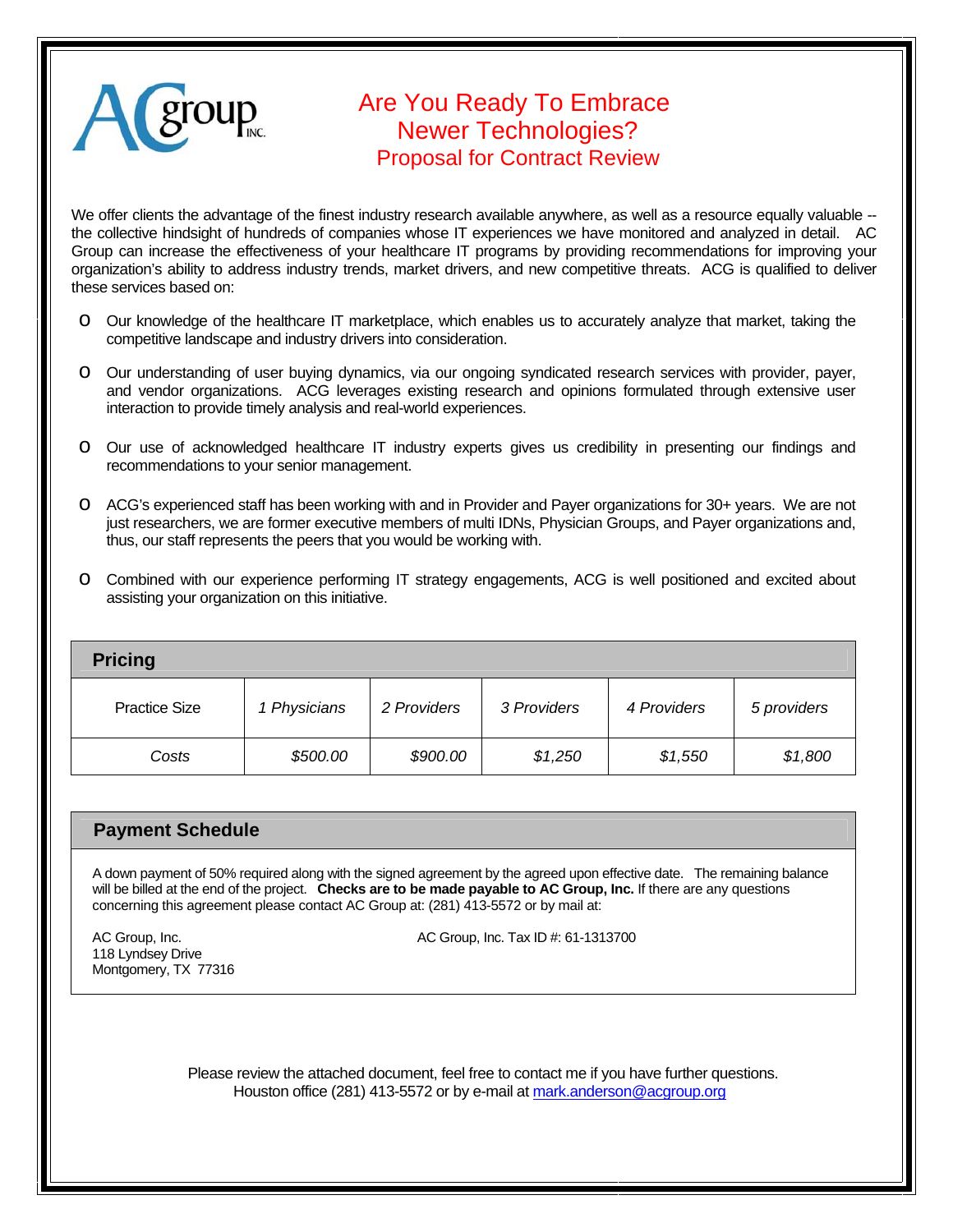| A group                                    | Are You Ready To Embrace<br><b>Newer Technologies?</b><br><b>Proposal for Contract Review</b>                                                                                          |
|--------------------------------------------|----------------------------------------------------------------------------------------------------------------------------------------------------------------------------------------|
| Acceptance                                 | On behalf of the AC Group, we look forward to assisting you and your practice in the healthcare marketplace.<br>Please indicate, by signing below and return by fax to 1-832-550-2338. |
|                                            |                                                                                                                                                                                        |
| Approved by Name: ________________________ |                                                                                                                                                                                        |
|                                            |                                                                                                                                                                                        |

Please review the attached document, feel free to contact me if you have further questions. I can be reached at my Houston office (281) 413-5572 or by e-mail at mark.anderson@acgroup.org

Respectively submitted:

Jolk. And

Mark R. Anderson, FHIMSS, CPHIMS Healthcare IT Futurist CEO, AC Group, Inc.

 Please review the attached document, feel free to contact me if you have further questions. Houston office (281) 413-5572 or by e-mail at mark.anderson@acgroup.org